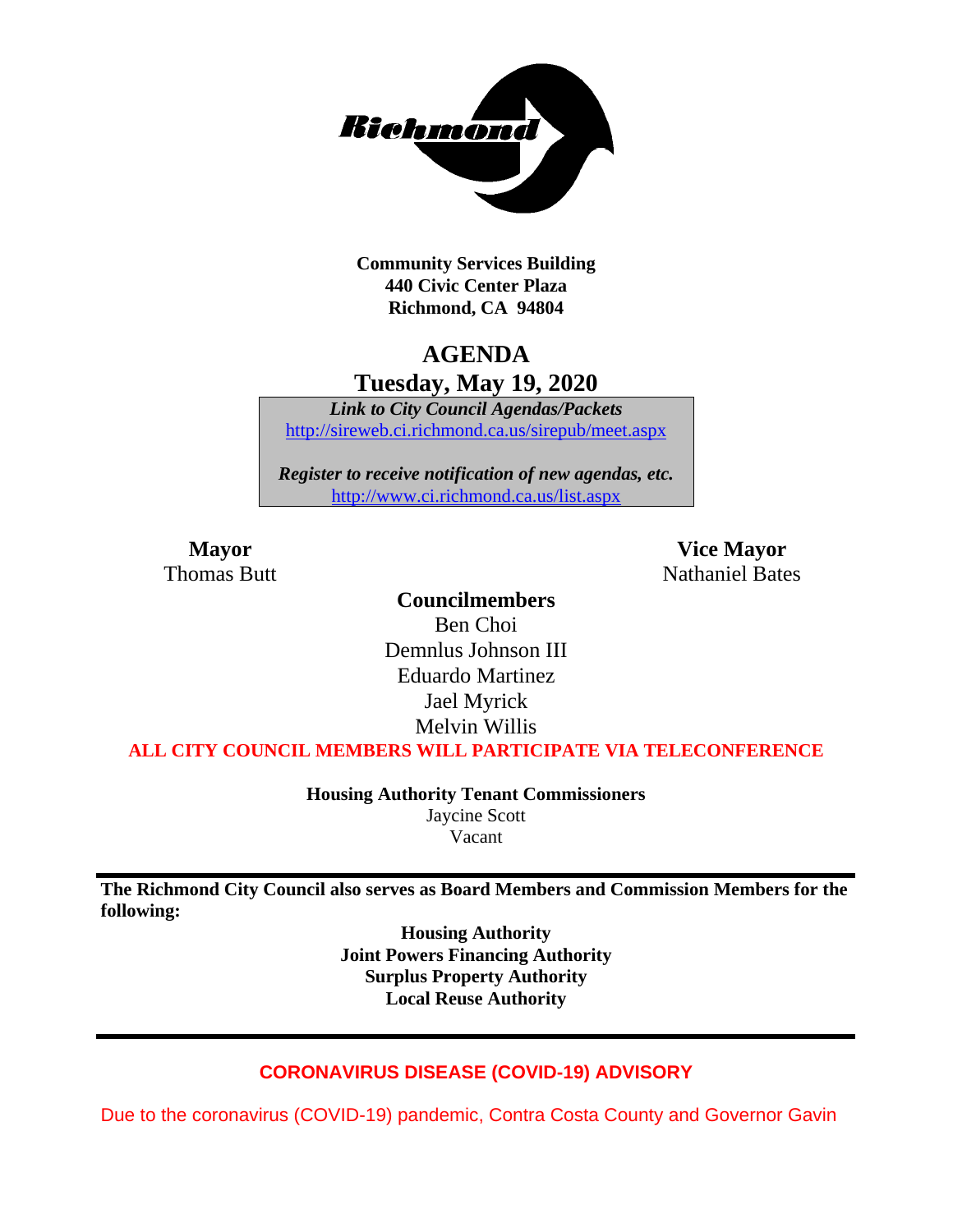Newsom have issued multiple orders requiring sheltering in place, social distancing, and reduction of person-to-person contact. Accordingly, Governor Gavin Newsom has issued executive orders that allow cities to hold public meetings via teleconferencing. Both **<https://www.coronavirus.cchealth.org/>** and

**<http://www.ci.richmond.ca.us/3914/Richmond-Coronavirus-Info>** provide updated coronavirus information.

DUE TO THE SHELTER IN PLACE ORDERS, attendance at the City of Richmond City Council meeting will be limited to Council members, essential City of Richmond staff, and members of the news media. Public comment will be confined to items appearing on the agenda and will be limited to the methods provided below. Consistent with Executive Order N-29-20, this meeting will utilize teleconferencing only. The following provides information on how the public can participate in this meeting.

#### **How to watch the meeting from home:**

- 1. KCRT Comcast Channel 28 or AT&T Uverse Channel 99
- 2. Livestream online at<http://www.ci.richmond.ca.us/3178/KCRT-Live>

#### **Public comments may be submitted in multiple ways:**

- 1. Via email to [cityclerkdept@ci.richmond.ca.us](mailto:cityclerkdept@ci.richmond.ca.us) by 3:00 p.m. or during the meeting as set forth below. Email must contain in the subject line **public comments – not on the agenda** or **public comments – agenda item #.**
- 2. Via mail received by 3:00 p.m. sent to 450 Civic Center Plaza, 3rd Floor, Office of the Clerk, Richmond, CA 94804.
- 3. Via eComment. To leave a comment, click eComment on the City's Meeting & Agenda Center webpage at [https://richmond.granicusideas.com/meetings,](https://richmond.granicusideas.com/meetings) select the item you wish to comment on and submit your written comment. The comment period will begin after the agenda is published and will close at 3:00 p.m. the day of the meeting.
- 4. Via Telephone. If you would like to give your public comment via telephone, please email your telephone number with area code to [cityclerkdept@ci.richmond.ca.us](mailto:cityclerkdept@ci.richmond.ca.us) during the public comment period. You will be called during the public comment period and you will be given the opportunity to verbally submit public comment (not to exceed the allotted time – one, two or three minutes – for such comments as provided below).

The City cannot guarantee that its network and/or the site will be uninterrupted. To ensure that the City Council receives your comments, you are strongly encouraged to submit your comments in writing in advance of the meeting.

For future meetings, the City is working on additional ways for the public to submit comments.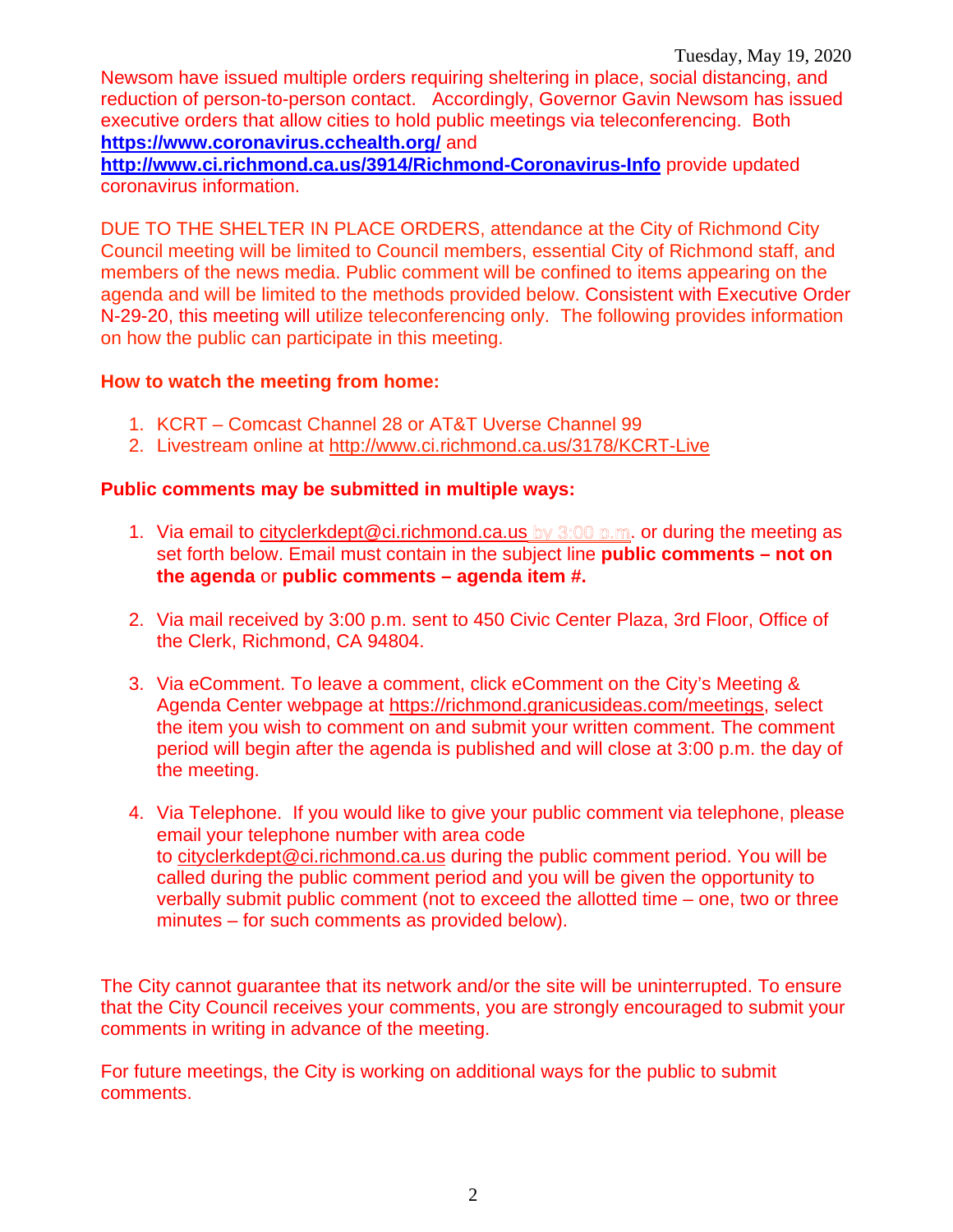#### **Comments received by 3:00 p.m. during the day of the meeting will be handled as follows:**

Comments received via eComment will be exported into a report, distributed to the City Council and staff and published on the City's Meeting & Agenda Center under Documents Received After Published Agenda.

All email and mail comments received **by 3:00 p.m. the day of the meeting** will be provided to the City Council via e-mail or report.

#### **Comments received via email or telephone during the meeting (after the meeting is called to order) will be handled as follows:**

Comments received via email during the meeting and up until the public comment period on the relevant agenda item is closed, will be read into the record and will be limited to a maximum of one to two minutes, depending on the number of commenters, as more fully described in the City Council meeting procedures below. For public hearing items, the time will be limited to a maximum of three minutes. The Clerk will stop reading comments into the record after the allotted time for such comments.

Comments received by telephone during the public comment period shall not exceed the allotted time – one, two or three minutes – for such comments as provided above.

#### **Record of all public comments:**

All public comments will be considered a public record, put into the official meeting record, and considered before Council action. All public comments will be available after the meeting as supplemental materials and will be posted as an attachment to the meeting minutes when the minutes are posted.

#### **Procedures for Removing Consent Calendar Items from the Consent Calendar**

Councilmembers and members of the public who wish to remove an item from the consent calendar must comply with the following procedures in order to remove an item from the consent calendar:

- 1. Telephone or email a City staff member who has knowledge of the subject matter by 2:00 p.m. on the day of meeting.
- 2. Inform the City Clerk's Office by email at [cityclerkdept@ci.richmond.ca.us](mailto:cityclerkdept@ci.richmond.ca.us) or by phone at 510-620-6513, ext. 9, by 3:00 p.m. that they discussed the matter with staff with knowledge of the subject matter and that such Councilmember or member of the public, nonetheless, desires the item to be removed from the consent calendar for discussion.

Staff will be informed by the City Clerk's Office as soon as reasonably practicable after notice of the request to remove the item from the consent calendar. Staff may attend the meeting remotely.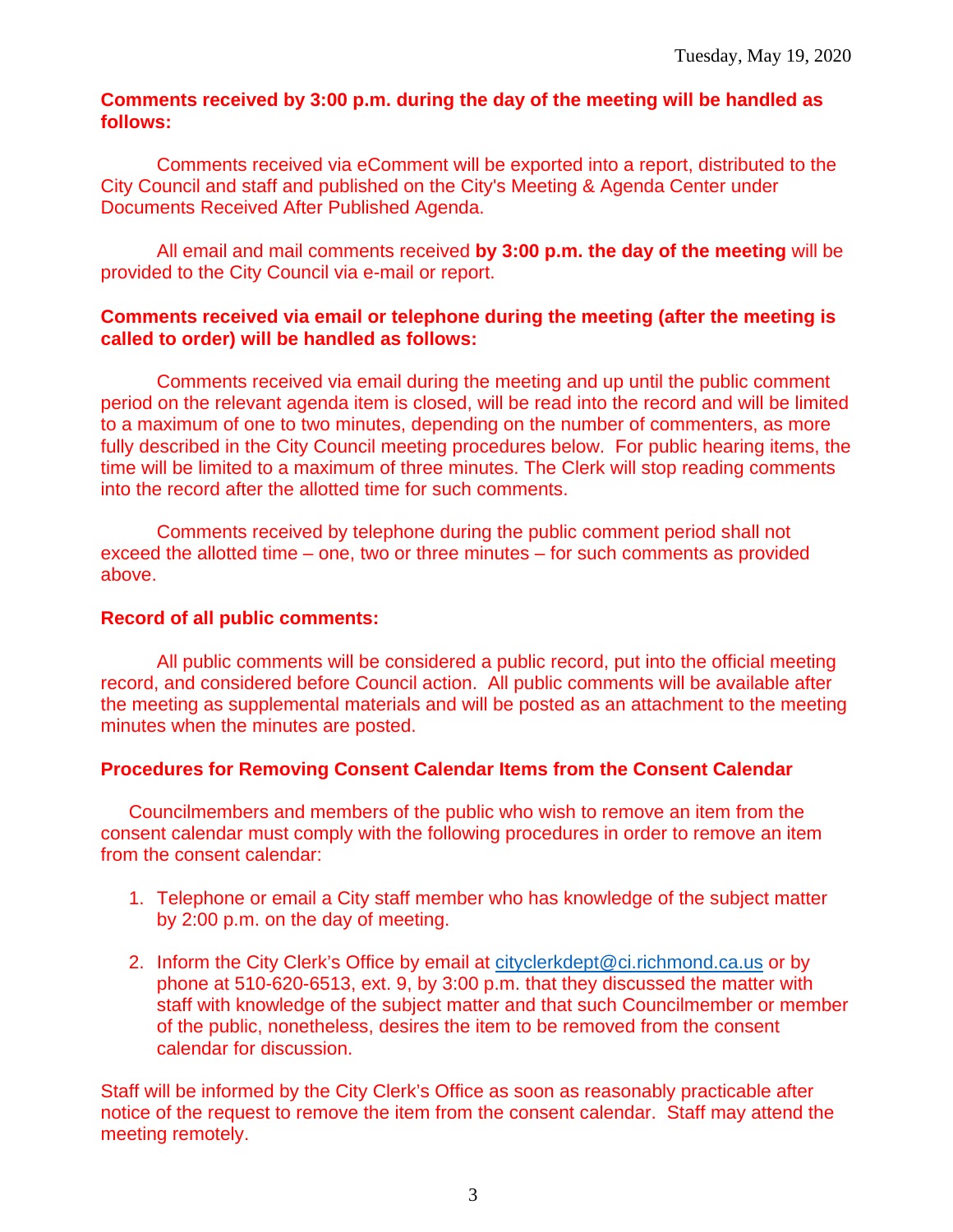#### **Accessibility for Individuals with Disabilities**

Upon request, the City will provide for written agenda materials in appropriate alternative formats, or disability-related modification or accommodation, including auxiliary aids or services and sign language interpreters, to enable individuals with disabilities to participate in and provide comments at/related to public meetings. Please submit a request, including your name, phone number and/or email address, and a description of the modification, accommodation, auxiliary aid, service or alternative format requested at least two days before the meeting. Requests should be emailed to [cityclerkdept@ci.richmond.ca.us](mailto:cityclerkdept@ci.richmond.ca.us) or submitted by phone at 510-620-6513, ext. 9, or 510-620-6509. Requests made by mail to City Clerk's Office, City Council meeting, 450 Civic Center Plaza, Richmond, CA 94804 must be received at least two days before the meeting. Requests will be granted whenever possible and resolved in favor of accessibility.

#### **Effect of Advisory on In-person public participation**

During the pendency of the Executive Order N-29-20, the language in this Advisory portion of the agenda supersedes any language below in the meeting procedures contemplating in-person public comment.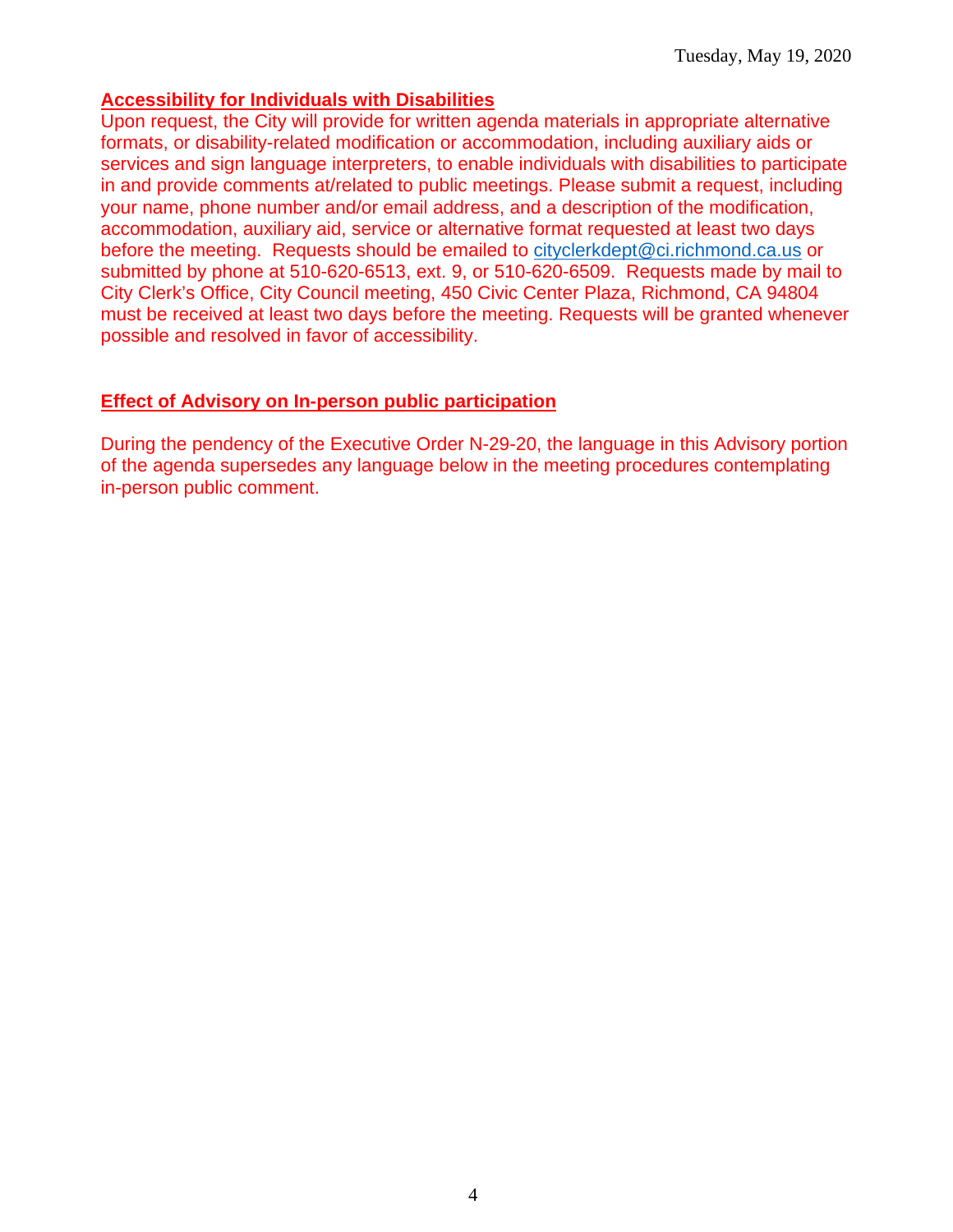# **MEETING PROCEDURES**

The City of Richmond encourages community participation at its City Council meetings and has established procedures that are intended to accommodate public input in a timely and time-sensitive way. As a courtesy to all members of the public who wish to participate in City Council meetings, please observe the following procedures:

**PUBLIC COMMENT ON AGENDA ITEMS:** Anyone who desires to address the City Council on items appearing on the agenda must complete and file a pink speaker's card with the City Clerk **prior** to the City Council's consideration of the item. Once the City Clerk has announced the item, no person shall be permitted to speak on the item other than those persons who have submitted their names to the City Clerk. Your name will be called when the item is announced for discussion. **Each speaker will be allowed up to TWO (2) MINUTES to address the City Council on NON-PUBLIC HEARING items listed on the agenda. Speakers are allowed up to THREE (3) minutes on PUBLIC HEARING items.**

**OPEN FORUM FOR PUBLIC COMMENT:** Individuals who would like to address the City Council on matters not listed on the agenda or on items remaining on the consent calendar may do so under Open Forum. All speakers must complete and file a pink speaker's card with the City Clerk **prior** to the commencement of Open Forum. The amount of time allotted to individual speakers shall be determined based on the number of persons requesting to speak during this item. **The time allocation for each speaker will be as follows:** 15 or fewer speakers, a maximum of 2 minutes; 16 to 24 speakers, a maximum of 1 and one-half minutes; and 25 or more speakers, a maximum of 1 minute.

#### **SPEAKERS ARE REQUESTED TO OCCUPY THE RESERVED SEATS IN THE FRONT ROW BEHIND THE SPEAKER'S PODIUM AS THEIR NAME IS ANNOUNCED BY THE CITY CLERK.**

**CONSENT CALENDAR:** Consent Calendar items are considered routine and will be enacted, approved or adopted by one motion unless a request for removal for discussion or explanation is received from the audience or the City Council. A member of the audience requesting to remove an item from the consent calendar that is sponsored by City staff must first complete a speaker's card and discuss the item with a City staff person who has knowledge of the subject material **prior** to filing the card with the City Clerk and **prior** to the City Council's consideration of Agenda Review. Councilmembers who request to remove an item from the consent calendar must do so during Agenda Review. An item removed from the Consent Calendar may be placed anywhere on the agenda following the City Council's agenda review.

**CONDUCT AT MEETINGS:** Richmond City Council meetings are limited public forums during which the City strives to provide an open, safe atmosphere and promote robust public debate. Members of the public, however, must comply with state law, as well as the City's laws and procedures and may not actually disrupt the orderly conduct of these meetings. The public, for example, may not shout or use amplifying devices, must submit comment cards and speak during their allotted time, may not create a physical disturbance, may not speak on matters unrelated to issues within the jurisdiction of the City Council or the agenda item at hand, and may not cause immediate threats to public safety.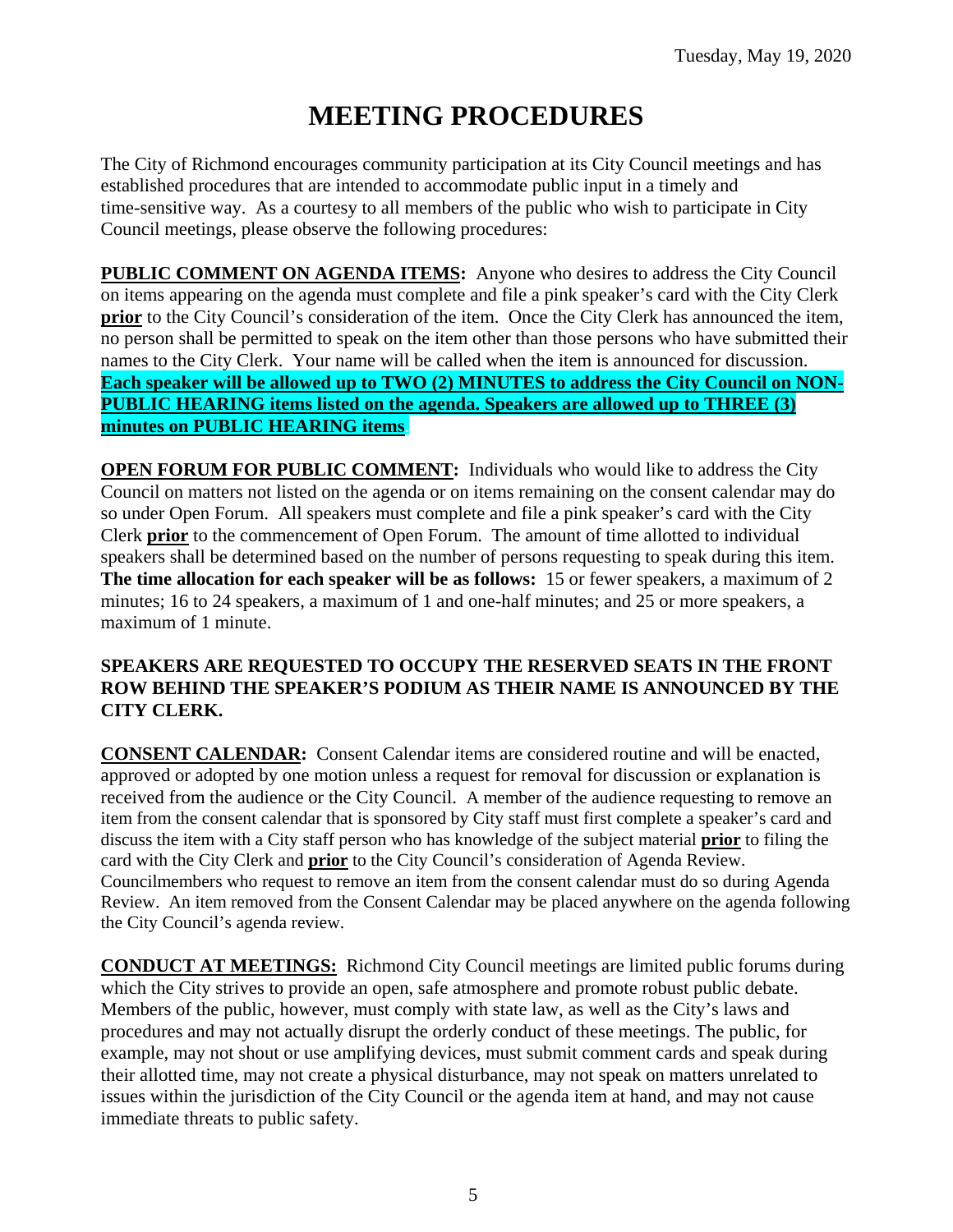**CITY HARASSMENT POLICY:** The City invites public comment and critique about its operations, including comment about the performance of its public officials and employees, at the public meetings of the City Council and boards and commissions. However, discriminatory or harassing comments about or in the presence of City employees, even comments by third parties, may create a hostile work environment, if severe or pervasive. The City prohibits harassment against an applicant, employee, or contractor on the basis of race, religious creed, color, national origin, ancestry, physical disability, medical condition, mental disability, marital status, sex (including pregnancy, childbirth, and related medical conditions), sexual orientation, gender identity, age or veteran status, or any other characteristic protected by federal, state or local law. In order to acknowledge the public's right to comment on City operations at public meetings, which could include comments that violate the City's harassment policy if such comments do not cause an actual disruption under the Council Rules and Procedures, while taking reasonable steps to protect City employees from discrimination and harassment, City Boards and Commissions shall adhere to the following procedures. If any person makes a harassing remark at a public meeting that violates the above City policy prohibiting harassment, the presiding officer of the meeting may, at the conclusion of the speaker's remarks and allotted time: (a) remind the public that the City's Policy Regarding Harassment of its Employees is contained in the written posted agenda; and (b) state that comments in violation of City policy are not condoned by the City and will play no role in City decisions. If any person makes a harassing remark at a public meeting that violates the above City policy, any City employee in the room who is offended by remarks violating the City's policy is excused from attendance at the meeting. No City employee is compelled to remain in attendance where it appears likely that speakers will make further harassing comments. If an employee leaves a City meeting for this reason, the presiding officer may send a designee to notify any offended employee who has left the meeting when those comments are likely concluded so that the employee may return to the meeting. The presiding officer may remind an employee or any council or board or commission member that he or she may leave the meeting if a remark violating the City's harassment policy is made. These procedures supplement the Council Rules and Procedures relating to disruption of orderly conduct at Council meetings.

Any law enforcement officer on duty or whose service is commanded by the presiding officer shall be Sergeant-at-Arms of the Council meetings. He/she, or they, shall carry out all orders and instructions given by the presiding officer for the purpose of maintaining order and decorum at the Council meetings (City Council Rules of Procedure and Order Section III F, RMC Section 2.12.030).

**\*\*\*\*\*\*\*\*\*\*\*\*\*\*\*\*\*\*\*\*\*\*\*\*\*\*\*\*\*\*\*\*\*\*\*\*\*\*\*\*\*\*\*\*\*\*\*\*\*\*\*\*\*\*\*\*\*\***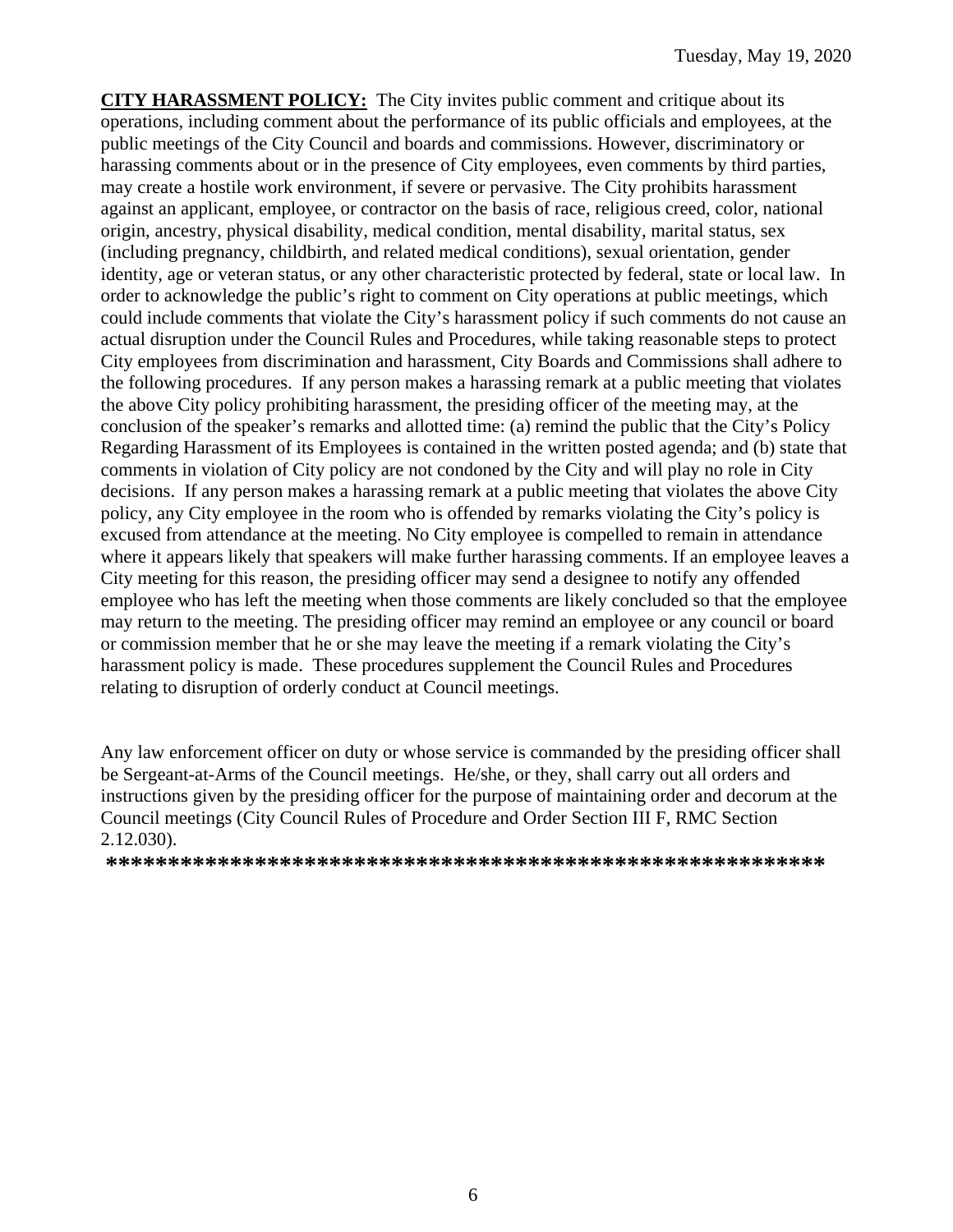# **OPEN SESSION TO HEAR PUBLIC COMMENT BEFORE CLOSED SESSION**

5:00 p.m.

#### **A. ROLL CALL**

#### **B. PUBLIC COMMENT BEFORE CLOSED SESSION**

#### **C. ADJOURN TO CLOSED SESSION**

# **CLOSED SESSION**

Shimada Room of the Community Services Building

#### **CITY COUNCIL**

CONFERENCE WITH LEGAL COUNSEL - EXISTING LITIGATION (paragraph (1) of Subdivision [d] of Government Code Section 54956.9):

SPRAWLDEF vs. City of Richmond

CONFERENCE WITH LABOR NEGOTIATORS (Government Code Section 54957.6):

Agency Representatives: Jack Hughes Employee organizations:

- 1. SEIU Local 1021 Full Time Unit
- 2. SEIU Local 1021 Part Time Unit
- 3. IFPTE Local 21 Mid-Level Management Unit
- 4. IFPTE Local 21 Executive Management Unit
- 5. Richmond Police Officers Association RPOA
- 6. Richmond Police Management Association RPMA
- 7. IAFF Local 188
- 8. Richmond Fire Management Association RFMA

#### PUBLIC EMPLOYEE PERFORMANCE EVALUATION (Government Code Section 54957):

Title: City Manager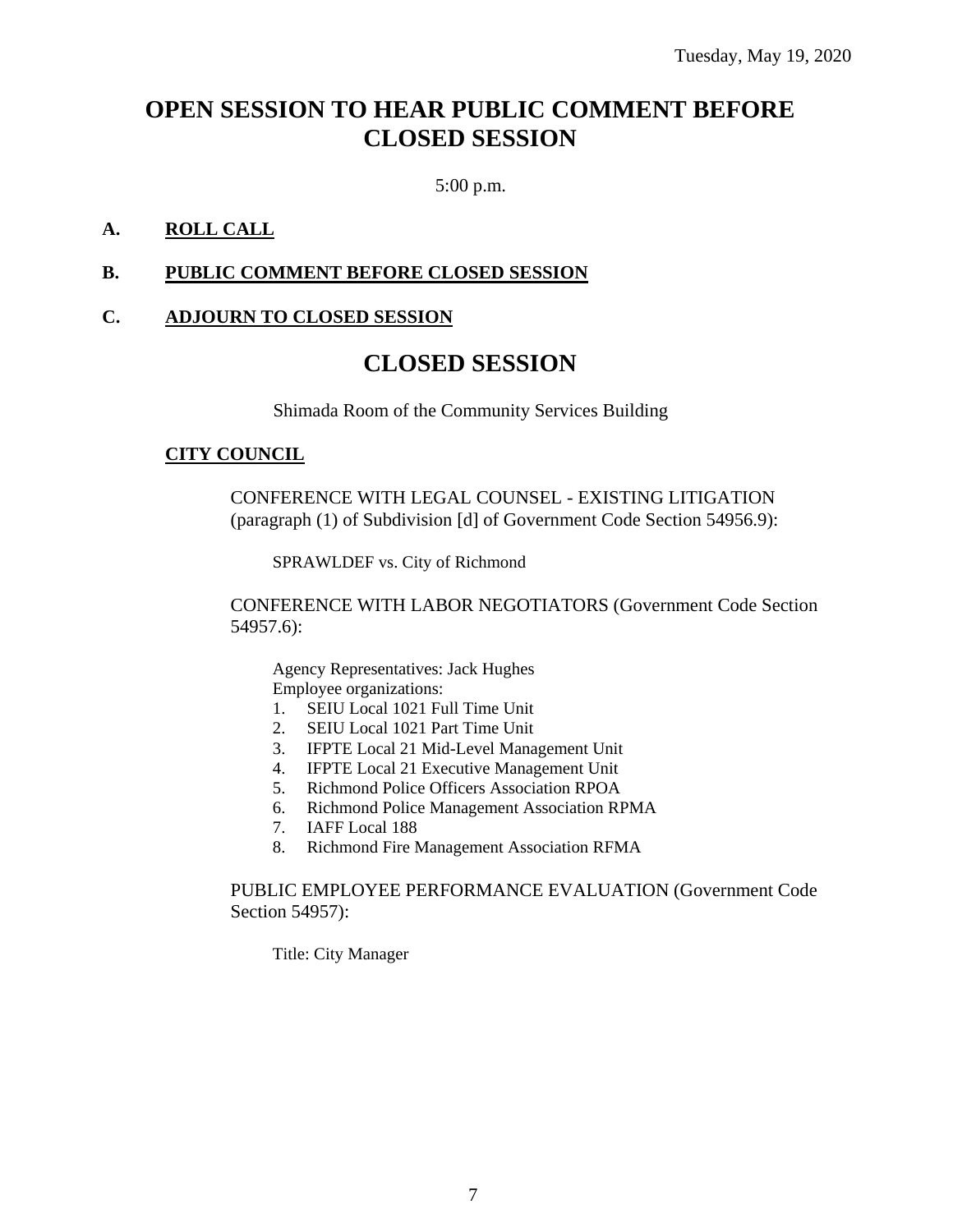# **REGULAR MEETING OF THE RICHMOND CITY COUNCIL**

6:30 p.m.

- **A. PLEDGE TO THE FLAG**
- **B. ROLL CALL**
- **C. STATEMENT OF CONFLICT OF INTEREST**
- **D. AGENDA REVIEW**
- **E. REPORT FROM THE CITY ATTORNEY OF FINAL DECISIONS MADE DURING CLOSED SESSION**
- **F. REPORT FROM THE CITY MANAGER**

#### **G. OPEN FORUM FOR PUBLIC COMMENT**

#### **H. CITY COUNCIL CONSENT CALENDAR**

- **H-1.** ADOPT a resolution designating officials and authorizing submission of application to the State of California Governor's Office of Emergency Services for state financial assistance under the California Disaster Assistance Act and the Robert T. Stafford Disaster Relief and Emergency Assistance Act – Fire Department (Chief Adrian Sheppard 510-307-8041).
- **H-2.** ADOPT a resolution approving a contract for Veolia Water to manage (on behalf of the City) a subcontract with WR Forde and Associates in an amount not to exceed \$294,026 [Project cost of \$232,790, plus 10.0% mark-up of \$23,279, plus 15% contingency of \$34,919, plus \$3,142 for 9% mark-up on change orders)]; and APPROPRIATE the budget in the amount of \$294,130 - Public Works Department (Yader Bermudez 774-6300).
- **H-3.** APPROVE the installation of 575 street sweeping parking restriction signs in the Richmond Annex and Panhandle Annex Neighborhoods - Public Works Department (Yader A. Bermudez 774-6300).
- **H-4.** RECEIVE the monthly report on Point Molate activities for the month of January 2020 - City Manager's Office (Shasa Curl/Craig K. Murray 307-8188).
- **H-5.** RECEIVE the monthly report on Point Molate activities for the month of February 2020 - City Manager's Office (Shasa Curl/Craig Murray 307-8188).
- **H-6.** RECEIVE the monthly report on Point Molate activities for the month of March 2020 - City Manager's Office (Shasa Curl/Craig Murray 307-8188).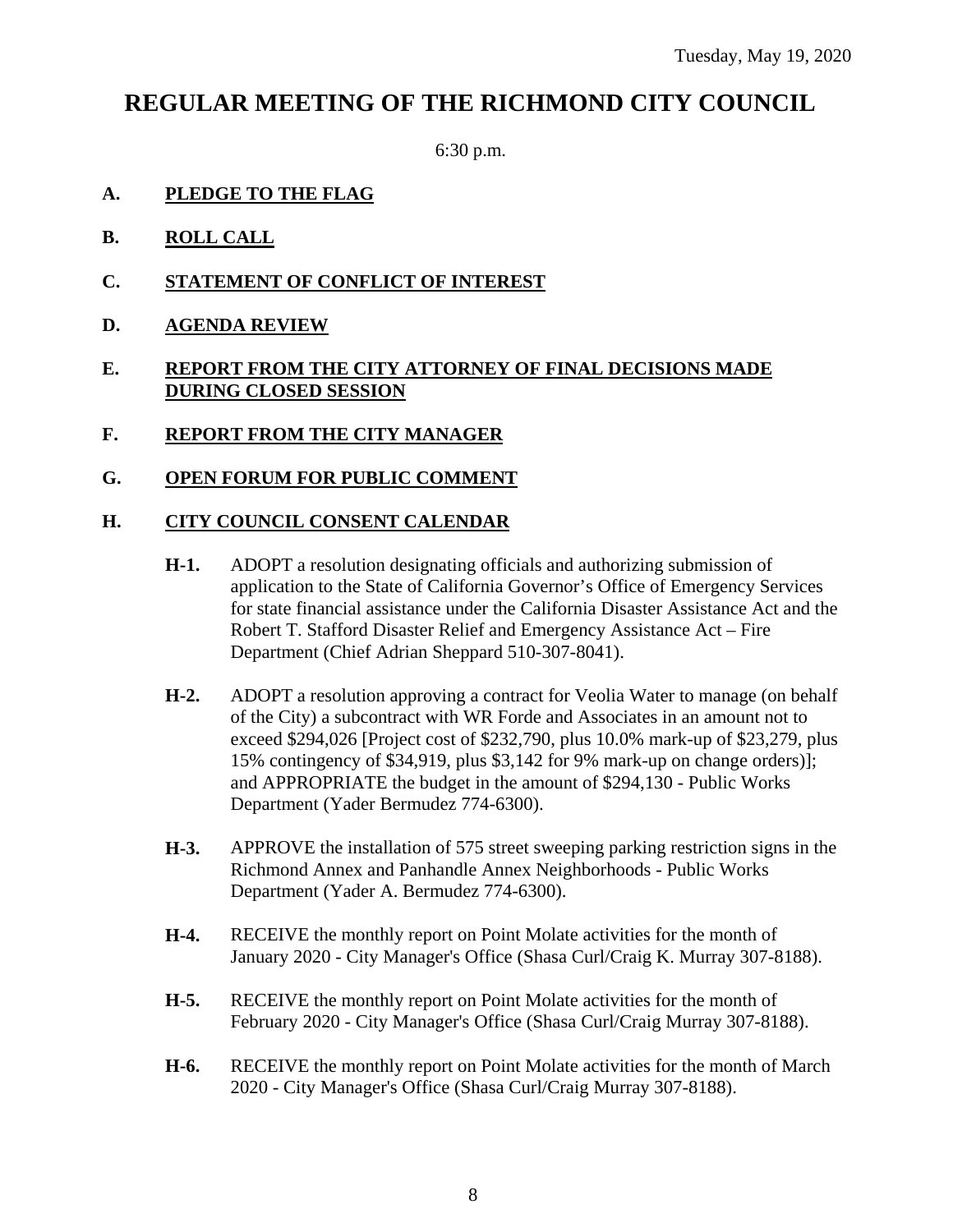- **H-7.** APPROVE: (1) the Project Services Fund Agreement with HRP Campus Bay Property, LLC ("HRP") to provide a mechanism for HRP to provide the funding necessary for the City to negotiate a community benefits agreement, development agreement and any other documents and agreements (the "Definitive Agreements") related to the development and entitlement of a mixeduse development on approximately 65 acres of the Richmond Bay Zeneca/former Stauffer Chemical site (the "Mixed-Use Development"); and (2) AUTHORIZE the city manager and city attorney, as the case may be, to enter into contracts and legal services agreements for the negotiation and development of the Definitive Agreements and for all necessary discretionary land use approvals and entitlements and related environmental review for the Mixed-Use Development - City Manager's Office/Community Development Department (Shasa Curl/Lina Velasco 620-6512).
- **H-8.** CONFIRM and RATIFY the City Council's prior extensions of the City's Exclusive Right to Negotiate Agreement (ERN) with Winehaven Legacy, LLC on February 4, 2020 extending the ERN to May 31, 2020 and on April 21, 2020 extending ERN to September 30, 2020 - City Manager's Office/City Attorney's Office (Laura Snideman 620-6512/Rachel Sommovilla/Carlos Privat 620-6509).
- **H-9.** APPROVE an agreement with WR Forde Associates to repair water pipeline leaks at the Point Potrero Marine Terminal for a total value of \$155,000 - Port Department (Jim Matzorkis 215-4600).
- **H-10.** APPROVE a contract with Blink Network, LLC. from May 18, 2020 through December 1, 2023 in an amount not to exceed \$46,232 for the installation of 14 electric vehicle charging stations throughout the City of Richmond - Library and Community Services Department (Sal Vaca/Denée Evans 621-1718).
- **H-11.** APPROVE distribution of grant awards, in an amount not to exceed \$50,000, to 10 organizations approved as recipients through Category 4 ECIA processes and guidelines - Library and Community Services Department (Sal Vaca 307-8006).
- **H-12.** APPROVE an appointment to update the Housing Advisory Commission: APPOINT Dena Nelson, new appointment, seat #2, term expiration date November 1, 2022 - Office of the Mayor (Mayor Tom Butt 620-6503).
- **H-13.** APPROVE appointment to the Richmond-Zhoushan Sister City Commission; APPOINT Margaret Lee, new appointment, seat #4, term expiration date December 31, 2022 - Office of the Mayor (Mayor Tom Butt 620-6503).
- **H-14.** ADOPT an ordinance (second reading) to establish wages, salaries and compensation for the new classification specification for Deputy Building Official (Salary Range No.073 \$8,978 - \$10,890/month) - Human Resources Management Department (Allison Picard/Veronica Duarte de Castro 620-6600).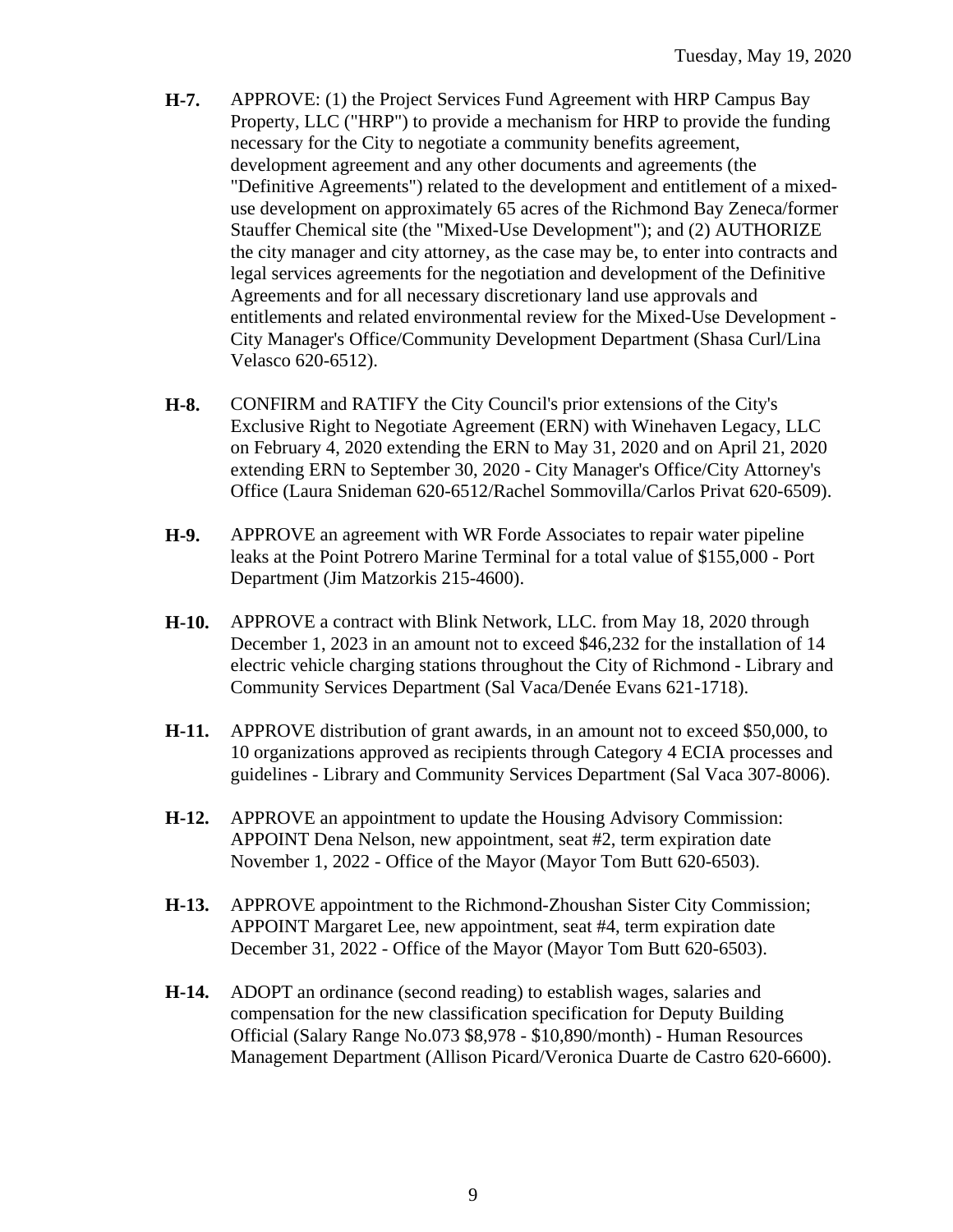- **H-15.** ADOPT a resolution amending the City of Richmond's Position Classification Plan to add the new Police Records and Property Manager classification and abolish the Police Records Supervisor classification - Human Resources Management Department (Allison Picard/Donna Newton 620-6600). **This item was continued from the April 21 and May 5, 2020, meetings.**
- **H-16.** INTRODUCE an ordinance (first reading) to establish wages, salary, and compensation for the new Police Records and Property Manager classification (Salary Range No. 070D \$9,535 - \$11,532/month) - Human Resources Management Department (Allison Picard/Donna Newton 620-6600). **This item was continued from the April 21 and May 5, 2020, meetings.**
- **H-17.** INTRODUCE an ordinance (first reading) to establish the wages, salaries, and compensation for the new classification specification of Industrial Building Inspector (salary range 060G \$8,154 -\$9,864/month) and ADOPT a resolution amending the Position Classification Plan to add the new classification specification of Industrial Building Inspector - Human Resources Management Department (Allison Picard/Kate Soiseth 620-6602). **This item was continued from the April 21, 2020, meeting.**
- **H-18.** APPROVE the April 21 and 28, 2020, Regular City Council meetings minutes City Clerk's Office (Pamela Christian 620-6513).
- **H-19.** APPROVE a contract with Tactical K9 LLC, to provide K-9 maintenance training in an amount not to exceed \$57,000 over a two-year term (\$28,500 per year); the contract term would begin May 1, 2020, and terminate December 31, 2021 - Police Department (Interim Chief Bisa French 621-1802).

#### **I. BUDGET SESSION**

**I-1.** REVIEW, COMMENT and PROVIDE DIRECTION to staff regarding the status report of the Fiscal Year 2020-21 Annual Operating Budget, and on the progress to date and proposed next steps for revenue enhancement and cost-recovery measures - City Manager's Office (Shasa Curl/LaShonda White 620-6512).

### **J. PUBLIC HEARINGS**

**J-1.** ADOPT an order of vacation, vacating and abandon for public purposes a 2,749 SF portion of 14th Street, near Pennsylvania Avenue an unbuilt portion of 14th Street from Portola Avenue to Pennsylvania Avenue - Public Works Department (Yader Bermudez 510-774-6300/ Dane Rodgers 510-307-8112).